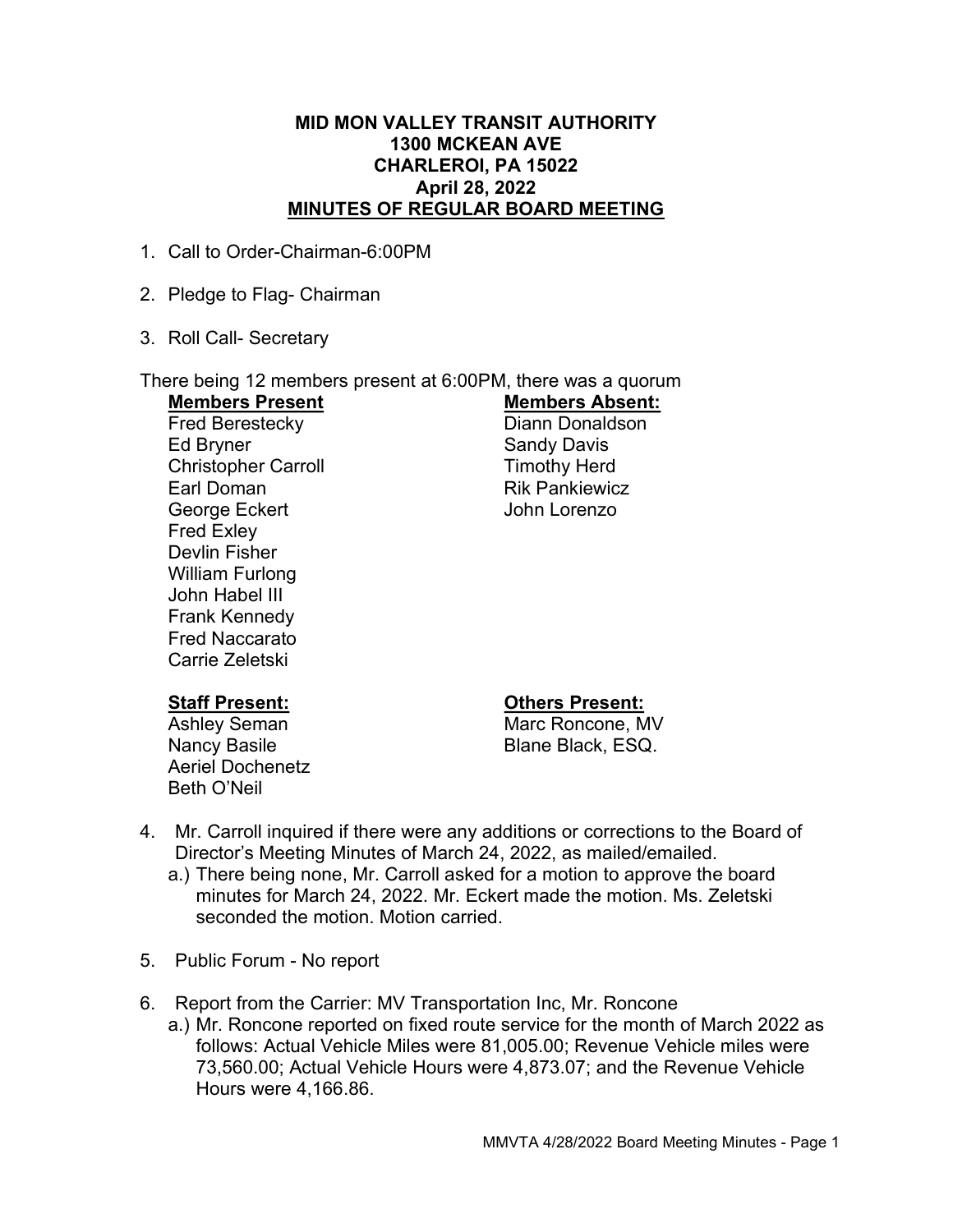- b.) Mr. Roncone also reported that there was 1 incident w/out injury; 0 incident with injury; 1 accident w/out injury; 0 accident with injury; 0 security issue; 1 valid complaint; 0 compliment. He also reported on 4 road calls: 5 major mechanical failure and 2 other mechanical failure.
- c.) See Attachment I.6 for further details, provided in the agenda packet.

7.Chairman's Report

- a.) Mr. Carroll reported to all present of the passing of Mark Brown. Mr. Brown served on our board for 17years and represented Fayette City.
- b.) Also, Mr. Carroll announced this is a Re-organizational year for the Executive Committee. A handout was given to all present to place their nominations. It can be returned at the May or June Regular Board Meeting. The Re-organizational meeting will be held directly after the June 23rd Board Meeting.

### 8. TREASURER'S REPORT

a). Ms. Zeletski reported that the Finance Management Committee was sent the finance report, and referred all members present to Attachment I.8.a. in their agenda packets.

- i. The total bills for this month amount to \$417,759.97 in Operating Expenses and \$108,340.15 in Covid Expenses.
- ii. Capital Expenditures for this month are:
	- 1. \$87,222.00 payable to Gillig for 10% final payment of the (2) CNG 35" ft. buses (Federal Funds)
	- 2. \$42,370.00 payable to Tri-State Security and Fire for balance due on remote meeting room equipment (Federal Covid Funds)
	- 3. \$4,631.67 payable to Chroma for the 2nd progress payment for website (State and Local Funds)
- iii. Ms. Zeletski made a motion that we accept this month's Financial Report and approve payment of the same. Mr. Bryner seconded the motion. Motion Carried.
- b.) The Capital Projects list follows the Finance Report (Attachment I.8.b)

c.) The Operating and Capital Budgets for FY 22-23, which starts on July 1, 2022, were reviewed at the Finance Committee Meeting. Copies are contained in Attachment I.8.c for review. Staff were available to answer any questions the board

may have had.

i. Ms. Zeletski then made a motion to approve the FY 2022-2023 Capital and Operating budget as written. Mr. Furlong seconded the motion. Motion carried.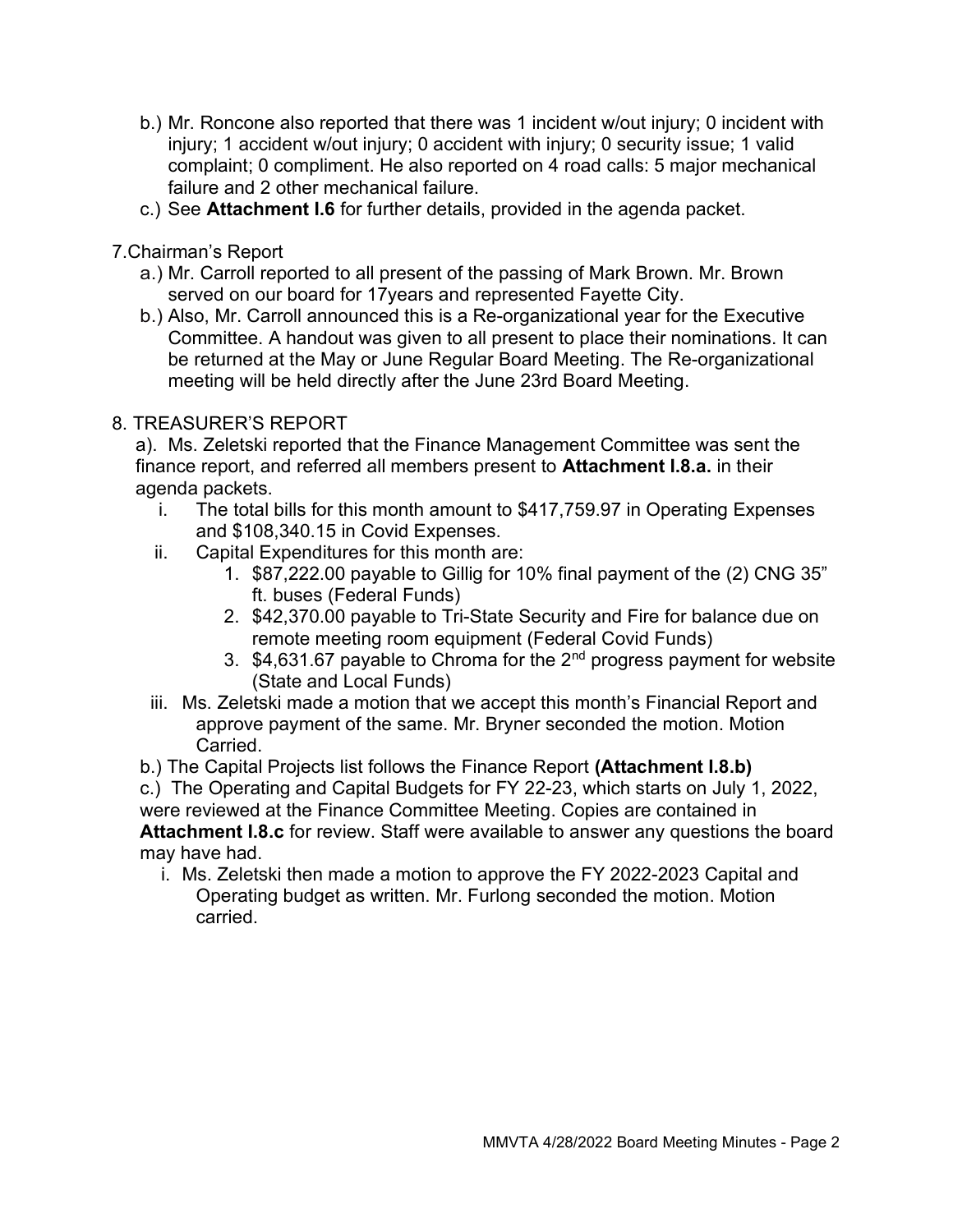d.) The Finance Committee, Mr. Bryner and staff met on 4/21/22 and reviewed the Finance Report and the FY 22-23 Operating and Capital Budgets. They discussed the audit recommendation regarding the conversion of the cash basis revenues and expenses to the accrual basis in Quick Books. This is the tool we use to keep record and maintain finances. Per the recommendation of the auditor and the Finance Committee, MMVTA staff will be meeting with Denise Nusida at the beginning of May to discuss the specifics of hiring her on an hourly basis to review, develop a method and train the staff on new procedures and assist in preparing for upcoming audits.

i. Mr. Carroll stated there is a motion to approve the hiring of Denis Nusida on a temporary basis to assist with audit preparations. Ms. Zeletski made the motion. Mr. Exley seconded the motion. Motion Carried.

### 9. COMMITTEE REPORTS

- a.) Human Resources Carrie Zeletski, Chairperson-No Report
- b.) Steering Committee Devlin Fisher, Chairperson
	- i. Mr. Fisher inquired on if we have received anything from Washington County Commissioners. Ms. Basile reported to the board that we have not.
- c.) Safety & Security Ed Bryner, Chairperson
	- i. Mr. Bryner stated when he was entering the Transit Center for the meeting, he noticed two gentlemen examining the hill side. Mrs. Seman then stated the environmental group was supposed to come to evaluate the cliff.
- d.) By-Laws Fred Berestecky, Chairperson- No Report
- e.) Capital/Construction Chris Carroll, Chairperson
	- i. Mr. Carroll stated about a Maintenance Facility HVAC System bid out right now. It is due May 6,2022.
	- ii. Mr. Fisher requested some research to be done on installing Electronic Charging Stations at the Park and Ride. A Steering Committee meeting will be scheduled.

#### 10. REPORTS OF ADMINISTRATIVE PERSONNEL

- a.) Executive Director
	- i. Mrs. Seman reported to the board that the COVID Mask Mandate was discontinued and is now optional for riders.
	- ii. Mrs. Seman wanted to remind all present of the Board Training. It will be held on May 26<sup>th</sup>, 2022 directly after the regular board meeting. The board meeting will start at 5:30PM that day. This course will examine ten key roles and responsibilities for Board Members. It will provide guidance on how to carry out the context of Transit and explore the division of responsibilities between Board, Executive Director, and staff. Mrs. Seman also referred to the survey handed to all present. It is to be filled out and returned to Beth before leaving the meeting. This survey is for the instructor to see if there is any area to concentrate on more so then others.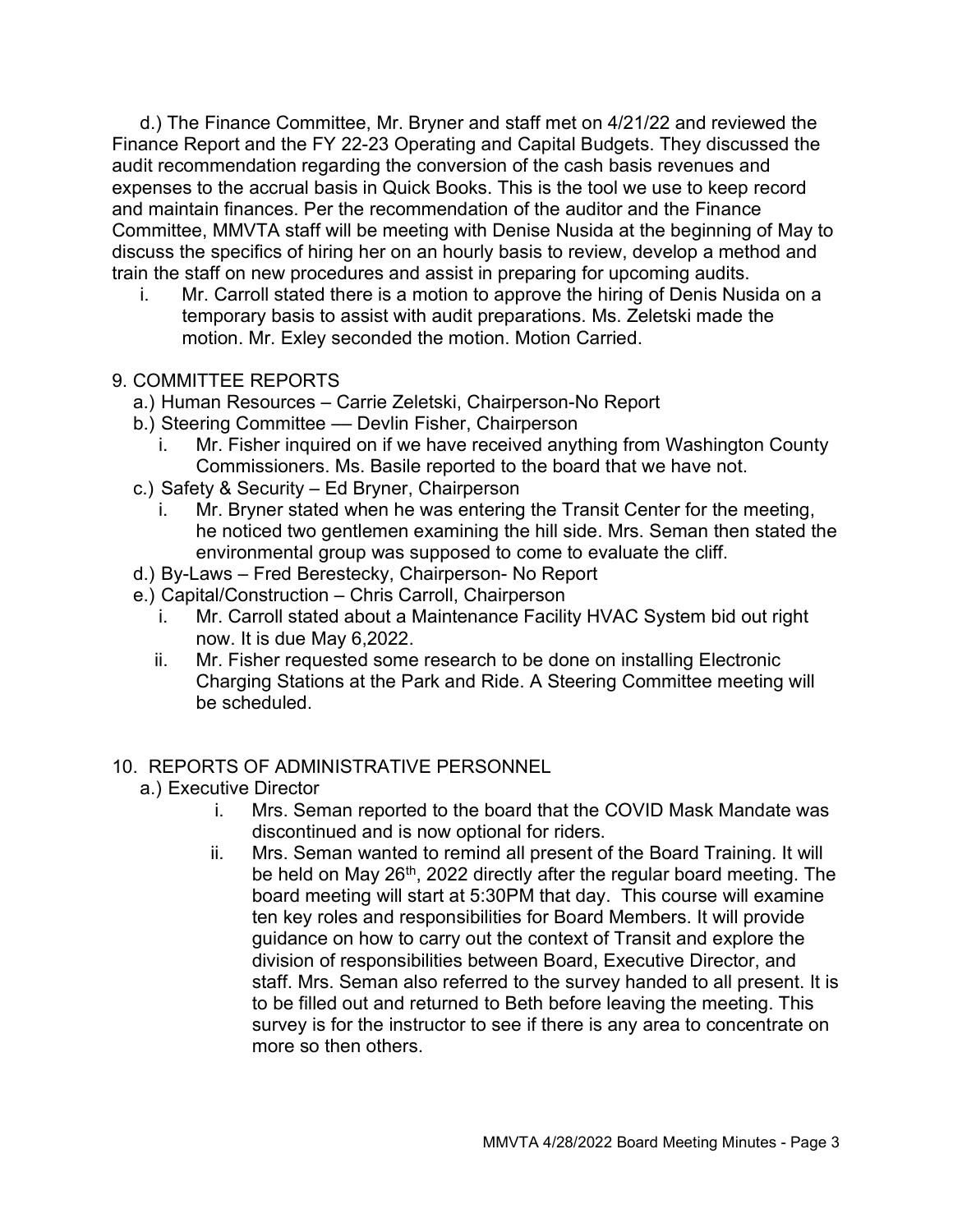## b.) Marketing

- i. Ms. Dochenetz reported to the board that the Transit Center office was closed on April 15<sup>th</sup> for Good Friday. There was no bus service on April 17<sup>th</sup> Easter Sunday.
- ii. Also, April  $22<sup>nd</sup>$  was Earth Day. We had a nice post on Facebook with a picture of one of our CNG buses, encouraging riders to take the bus.
- 11. REPORT OF THE SECRETARY No Report

### 12. OLD BUSINESS

- a.) Update on Bus Sales: Mrs. Seman reported that there were no bids received from the 2 buses. With the help of Marc and his team, we will look into scrapping the buses and see how much money we can receive for each bus.
- b.) Mr. Berestecky had asked if there was any update on a stop at the Spartan Health Complex Building. Mrs. Seman stated she did reach out to Mr. Grant last month to set up a meeting and has not heard back yet. Mrs. Seman will reach out again via email.

### 13. NEW BUSINESS-

- a.) 22-23 in the amount of \$93,798.00. Attachment I.13.a in the agenda packet.
	- i. Mr. Carroll stated there is a motion to accept the required Local Match Funds in the amount of \$93,798.00 as stated in Resolution #2021-22-9 for State Operating Assistance. Mr. Berestecky made the motion. Mr. Eckert Seconded the motion. Motion carried.
- b.) We have a vacant position on the Executive Committee. This person will replace Michael Hammond as Assistant Secretary of the Board. Mr. Berestecky then nominated Mr. Eckert to fill that position. Mr. Eckert accepted the nomination.
	- i. Mr. Carroll stated there is a motion to accept Mr. George Eckert as the Assistant Secretary in placement of Michael Hammond until the reorganizational meeting being held June 23, 2022. Mr. Fisher made the motion to appoint Mr. Eckert as Assistant Secretary. Mr. Berestecky seconded the motion. Motion Carried. \* Note: Mr. Eckert abstained from participating in the vote.

## 14. ADJOURNMENT

- a.) Mr. Carroll asked if there were any further business to discuss. There being none, Mr. Carroll requested a motion to adjourn. Mr. Furlong made the motion to adjourn. Mr. Bryner seconded the motion. Motion Carried.
- b.) The meeting adjourned at 6:45PM PM